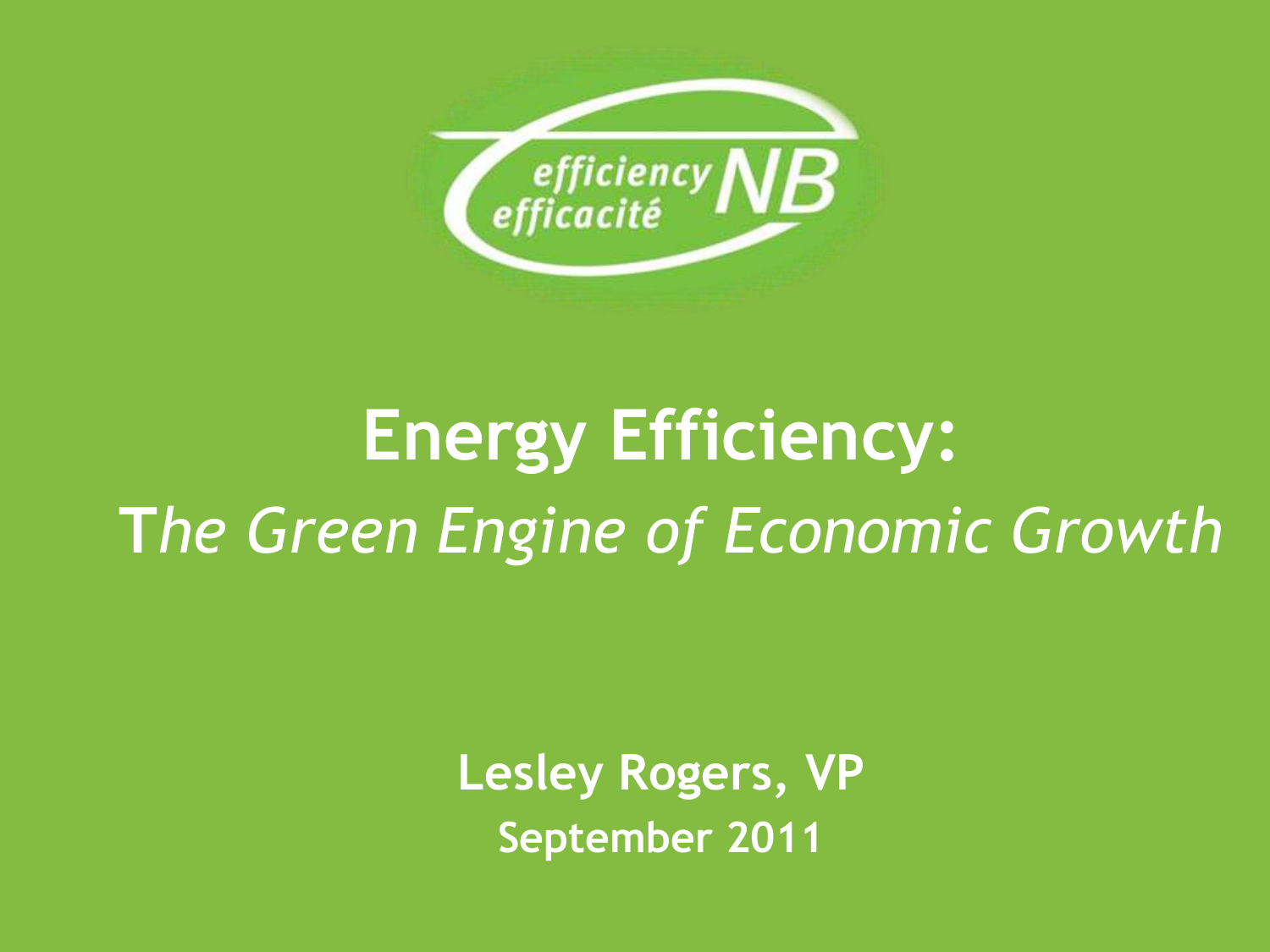

#### **Presentation Outline**

- Efficiency NB who we are
- Energy efficiency: win, win, win
- Impact on generating Green Jobs
- Strategic role in greening NB's traditional industries
- Initiatives to help green our workforce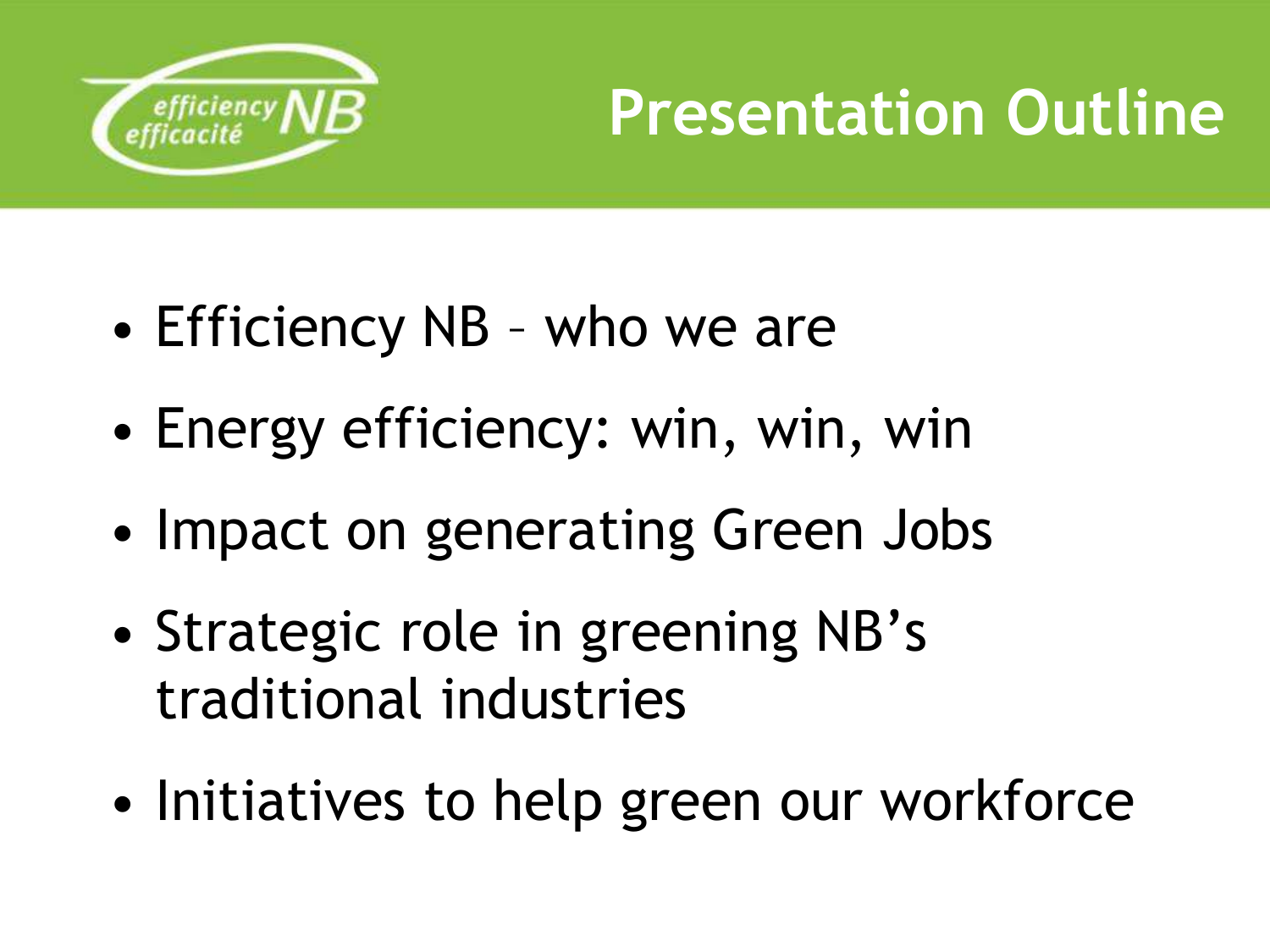

## **About Efficiency NB**

- Crown Corporation established Oct.'05
- Located in Saint John
- 5 Person Board of Directors
- Staff of 32 FTEs



### Our Mission…



#### **Efficiency NB offers sound advice and practical solutions to help New Brunswickers:**

- Use energy more efficiently
- Make better energy choices
- Manage energy expenses
- Lessen the impact of energy use on the environment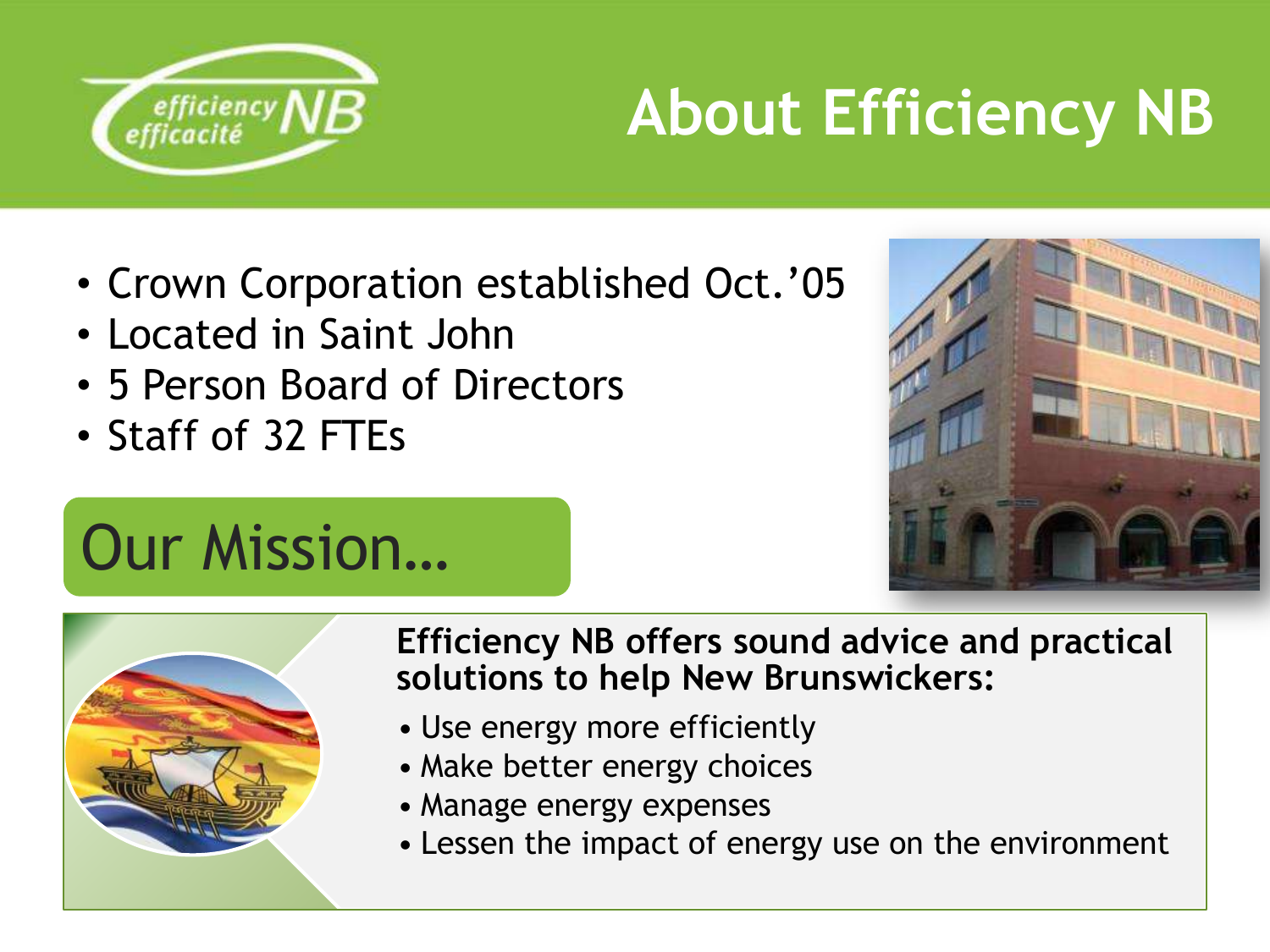

## **Efficiency NB's Vision**

#### **Leading economic and environmental sustainability through efficient energy use in New Brunswick.**

To achieve this, Efficiency New Brunswick will be a recognized leader in public education and information transfer and in the design and delivery of effective energy efficiency programs and services.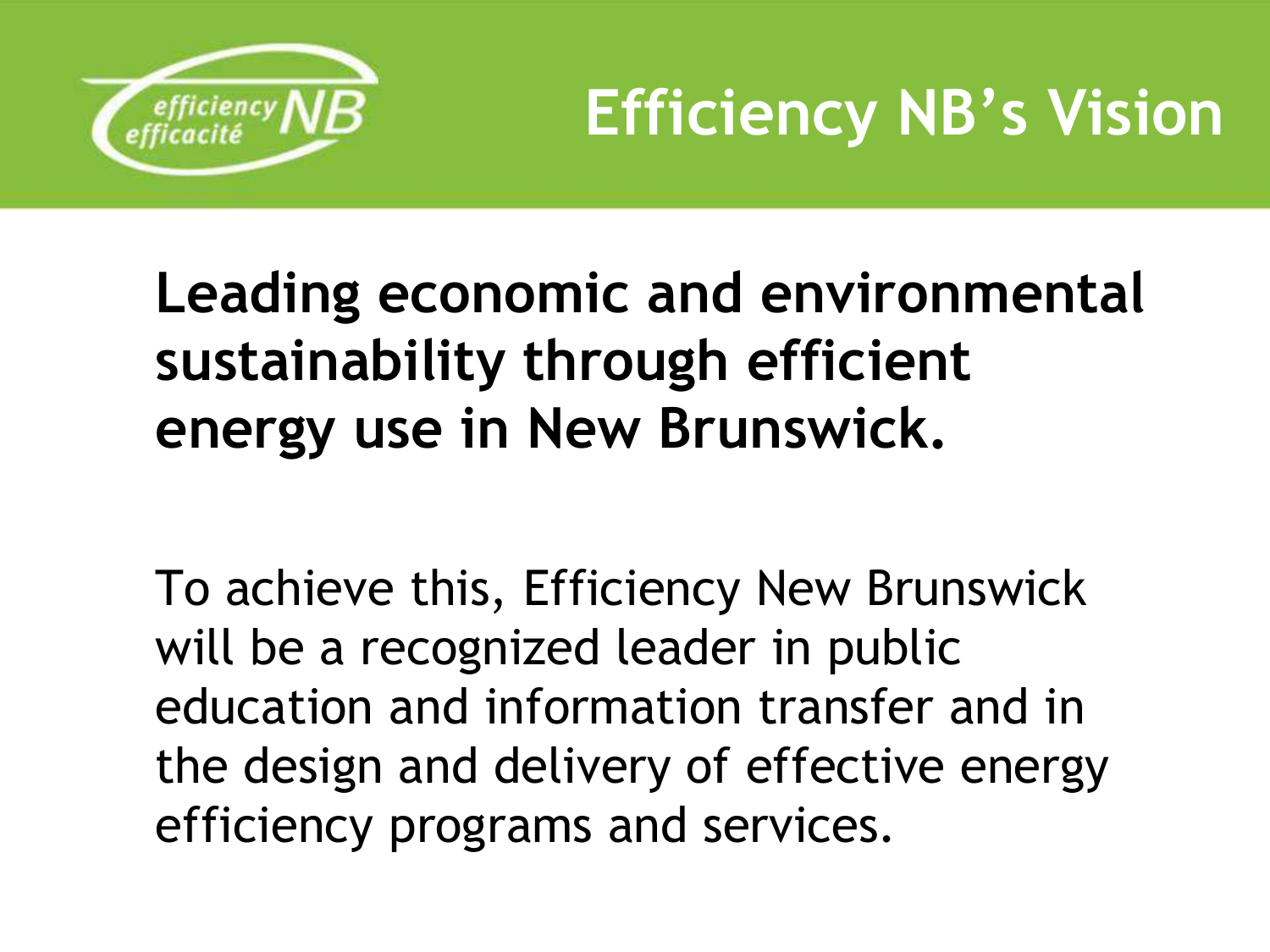

#### **Current Programs**

| <b>RESIDENTIAL</b> | <b>COMMERCIAL</b>                                 | <b>LARGE INDUSTRIAL</b>                                                   |
|--------------------|---------------------------------------------------|---------------------------------------------------------------------------|
|                    | <b>Target: Base Building Energy</b><br>Efficiency | Target: Process Improvement,<br>EMIS, technical support                   |
| <b>EXISTING</b>    | <b>ENERGY SMART</b>                               |                                                                           |
| <b>NEW HOMES</b>   | <b>SMART START</b>                                | <b>SMALL &amp; MEDIUM</b><br><b>MANUFACTURERS</b><br>and LIGHT INDUSTRIAL |
| <b>MURBs</b>       | <b>BRIGHT IDEAS</b><br><b>COMMERCIAL LIGHTING</b> |                                                                           |
|                    |                                                   |                                                                           |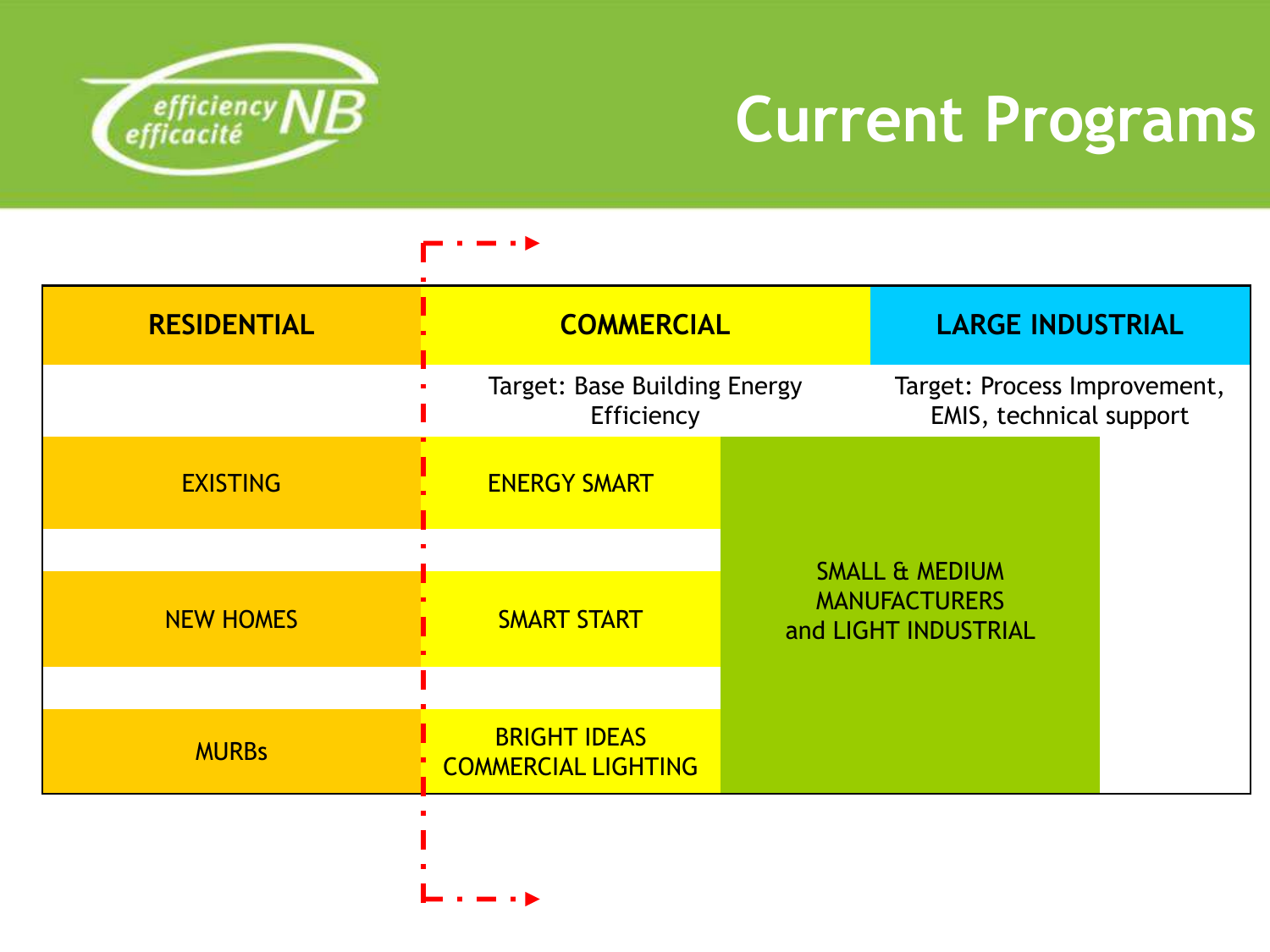

## **Win, Win, Win**

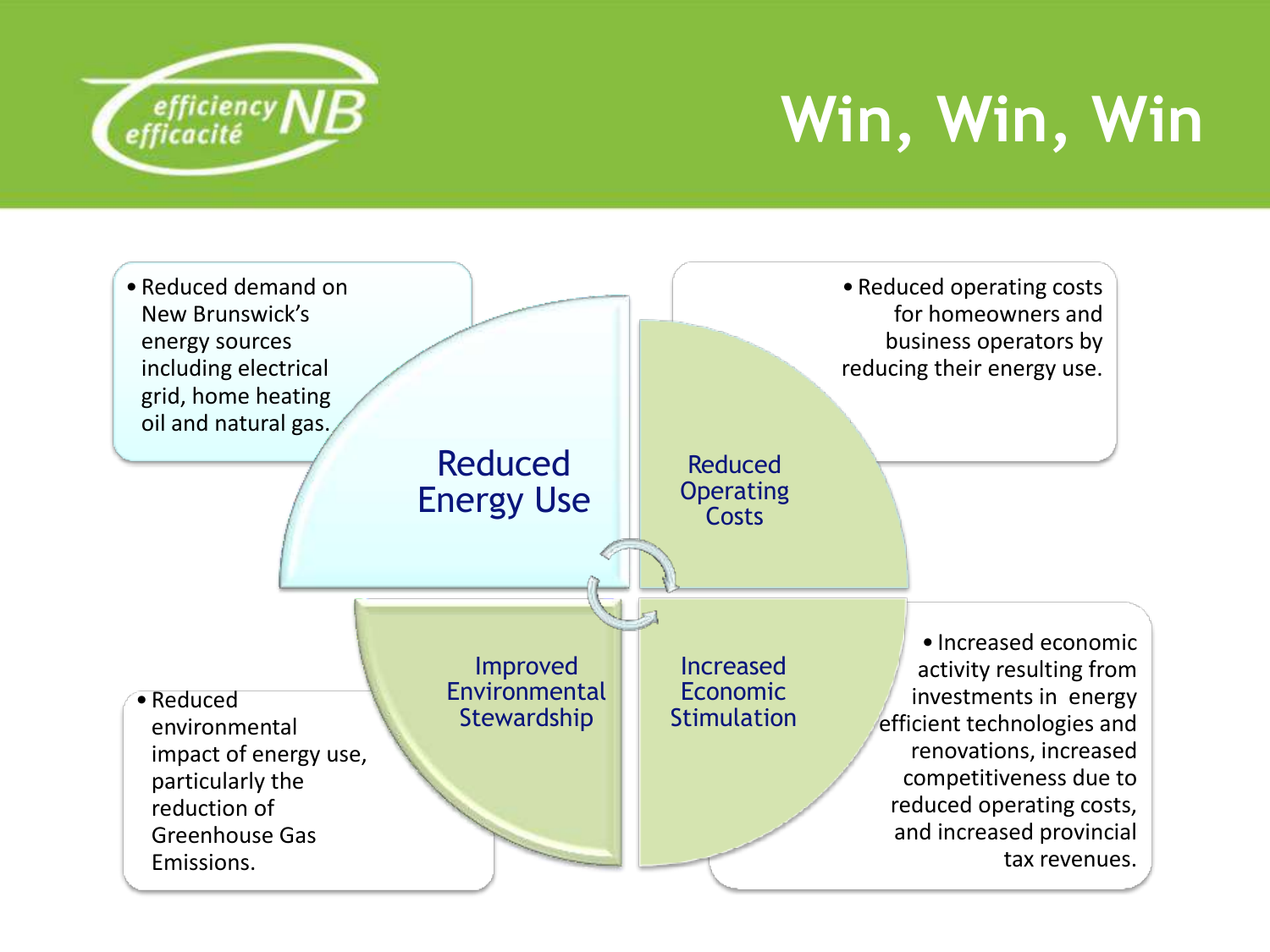

#### **Market Transformation**

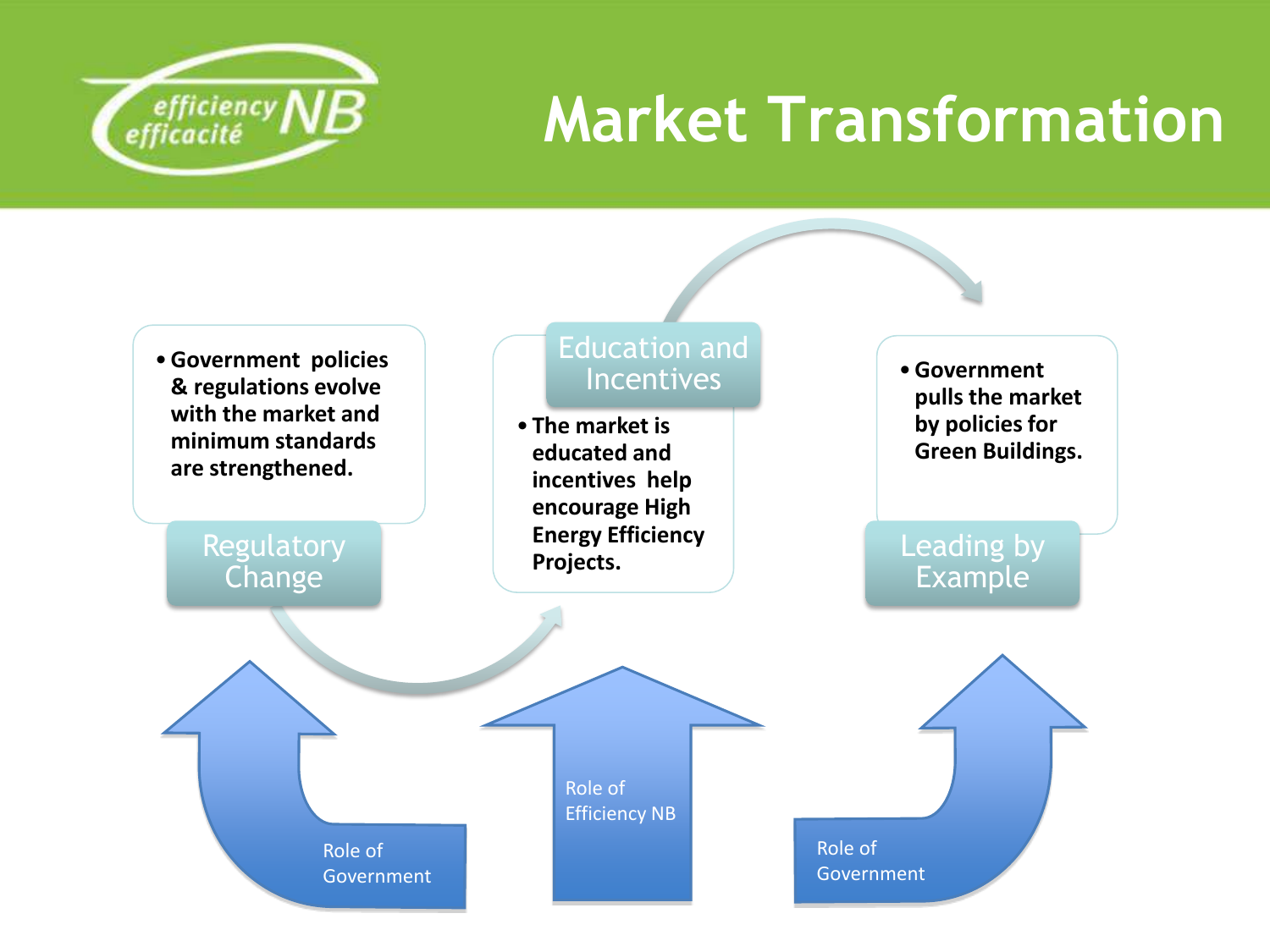

## **Results from Efficiency NB Programs – 2005 to date**









**3,429 TJ in Annual saved energy**

**\$44.4 M in Annual energy savings**

**\$301 M of investment in energy efficiency upgrades**

**292,300 Tonnes Annual GHG Reductions**

\$44.1 M Incentives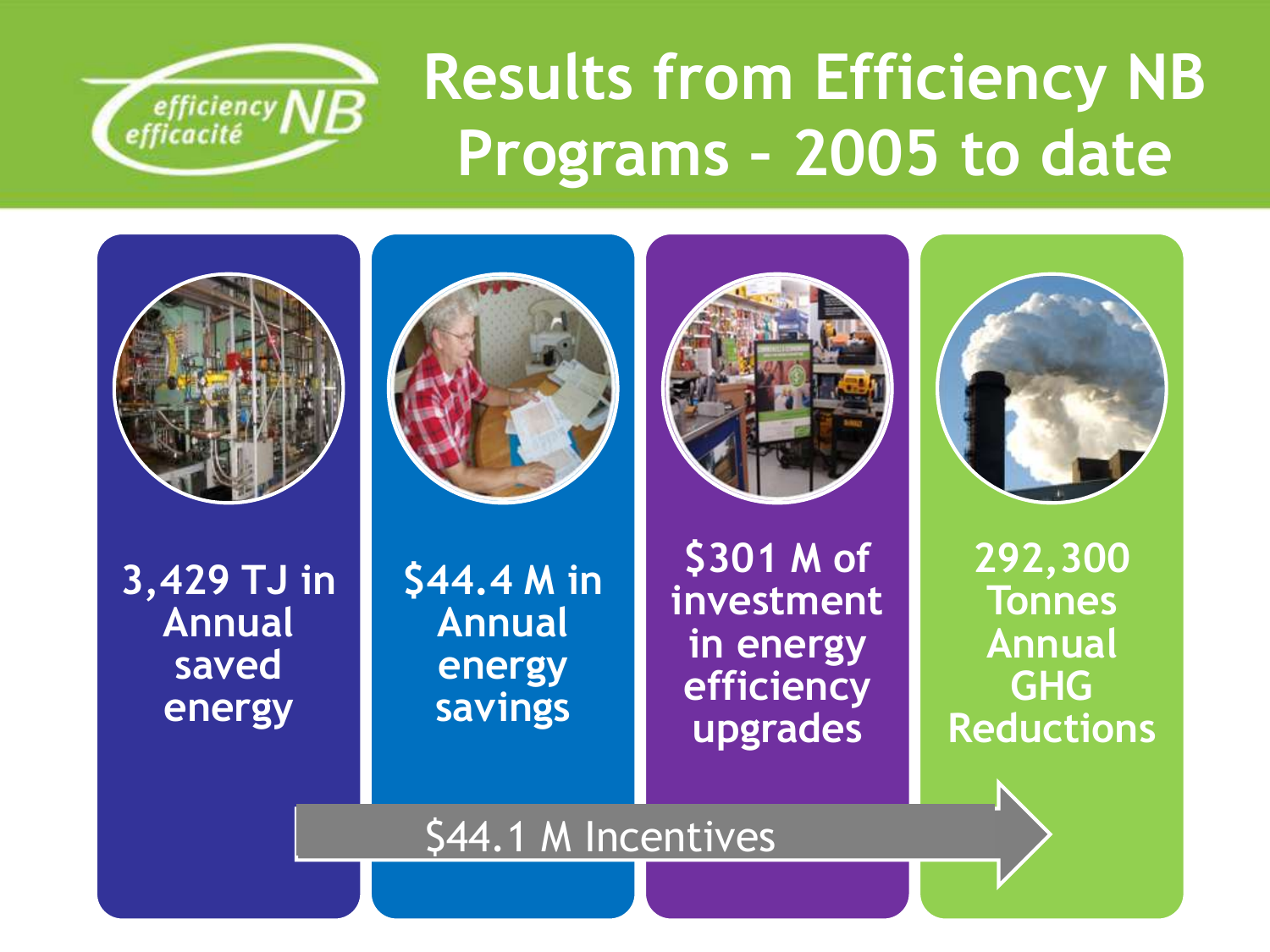

#### **Success Factors to Date**

- Client-focused approach to program development in **all**  sectors & **all** energy sources
- Focus on **sustained energy savings** through a comprehensive – energy management approach
- Incentives as a tool to help NB do more and do it faster
- •Soften the road/prepare the market for EE regulations and standards
- Strategic investment in capacity building in all sectors
- Strong partnerships (e.g. DSM Study with NB Power)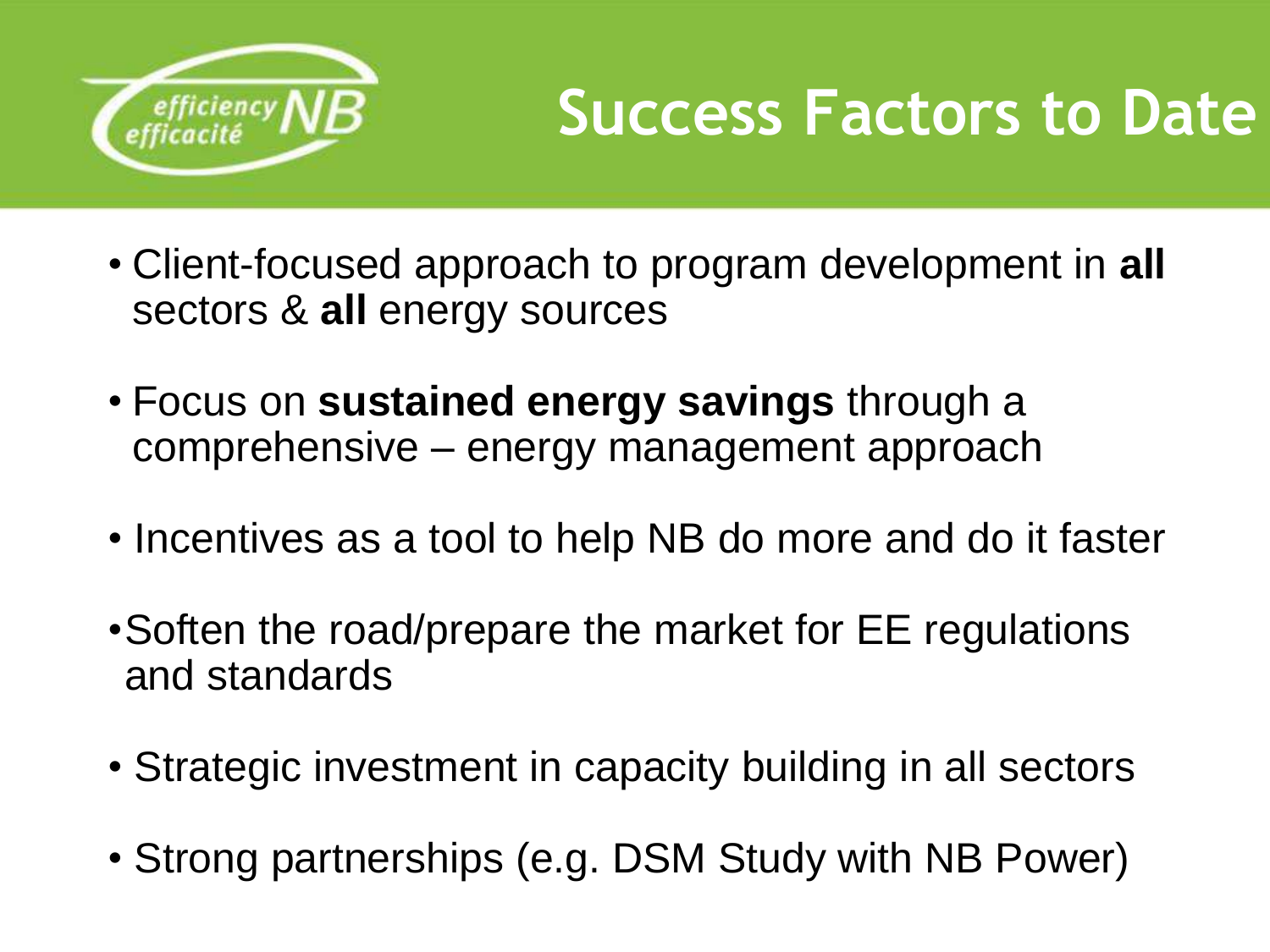

## **Economic Benefits to NB**

- Cdn and US studies estimate EE investments to have an employment multiplier of between 6-19 jobs per \$1M of investment
	- Current total investments in EE in NB are approx. \$300 M – an estimated increase in 3,000 person years of employment over the past 4 years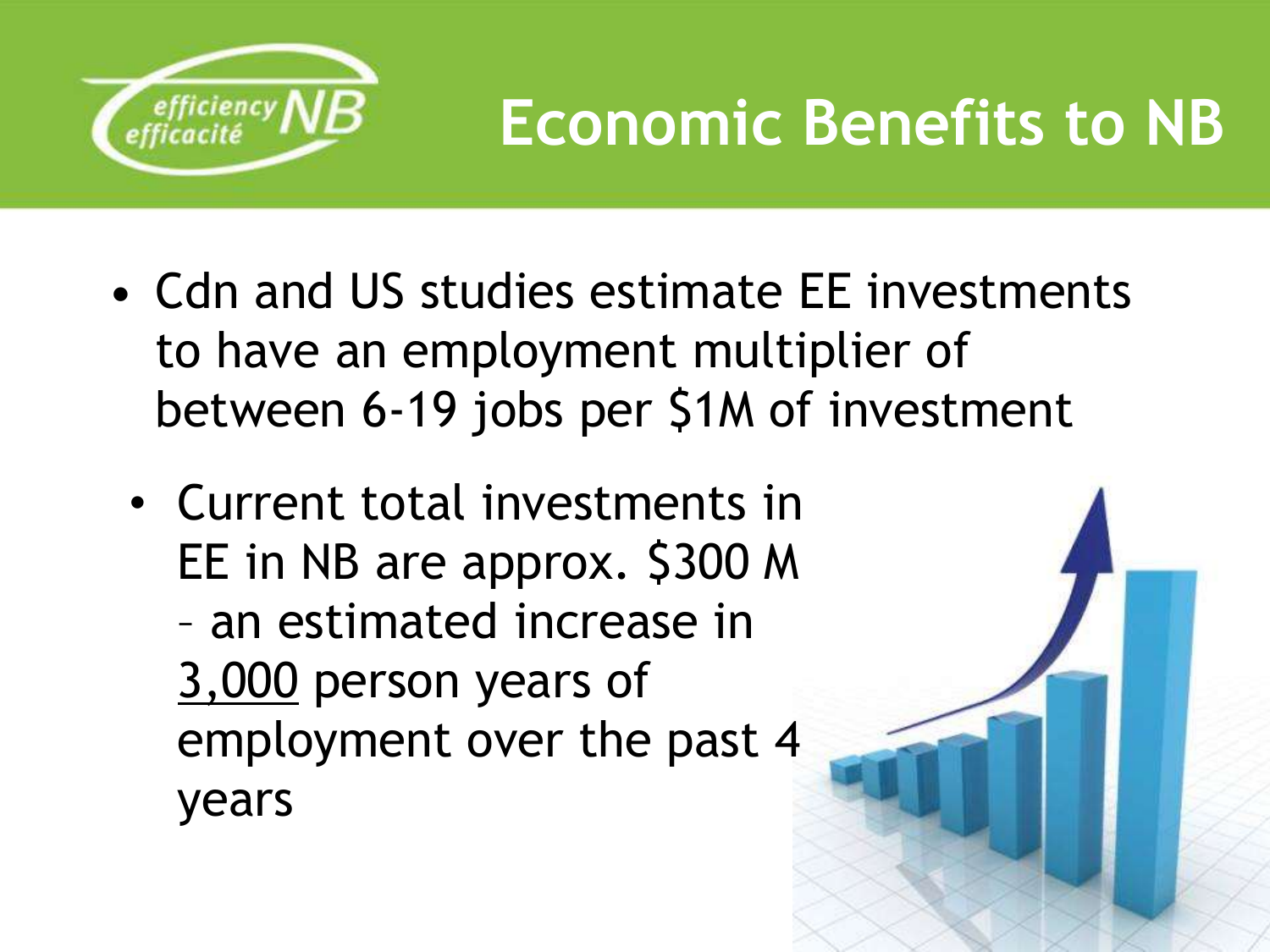

### **Economic Benefits to NB**



Since 2005, over 17,000 homeowners have spent \$180 M on supplies and services purchased in their local economy.

This represents a leverage of \$5 for each \$1 paid in incentives.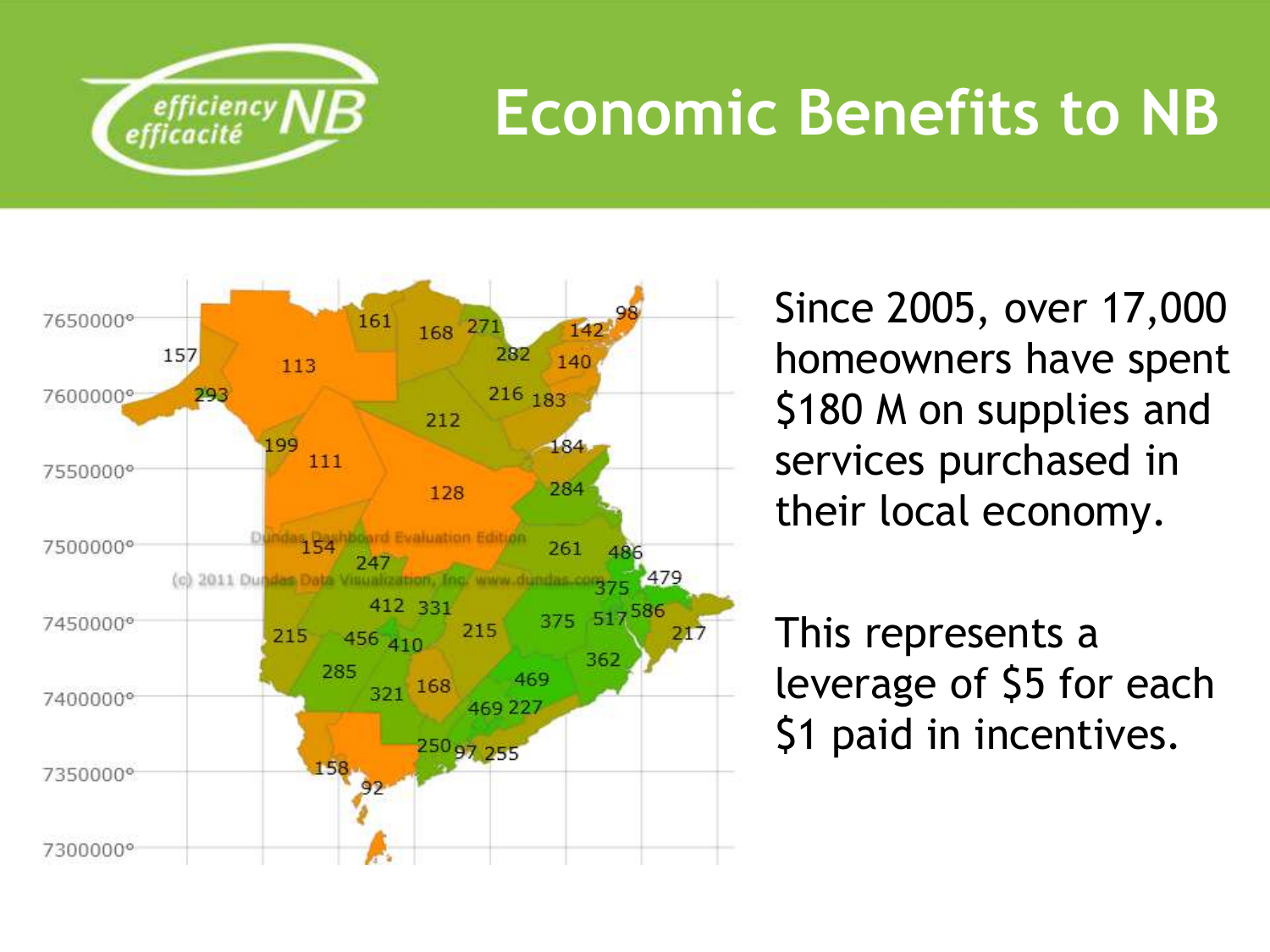

## **Industry – A partnership that works**

#### Supporting innovation and competitiveness

Energy Performance Information

Increased Competitiveness and Sustainability

Energy Managing **Organizations** 

.<br>다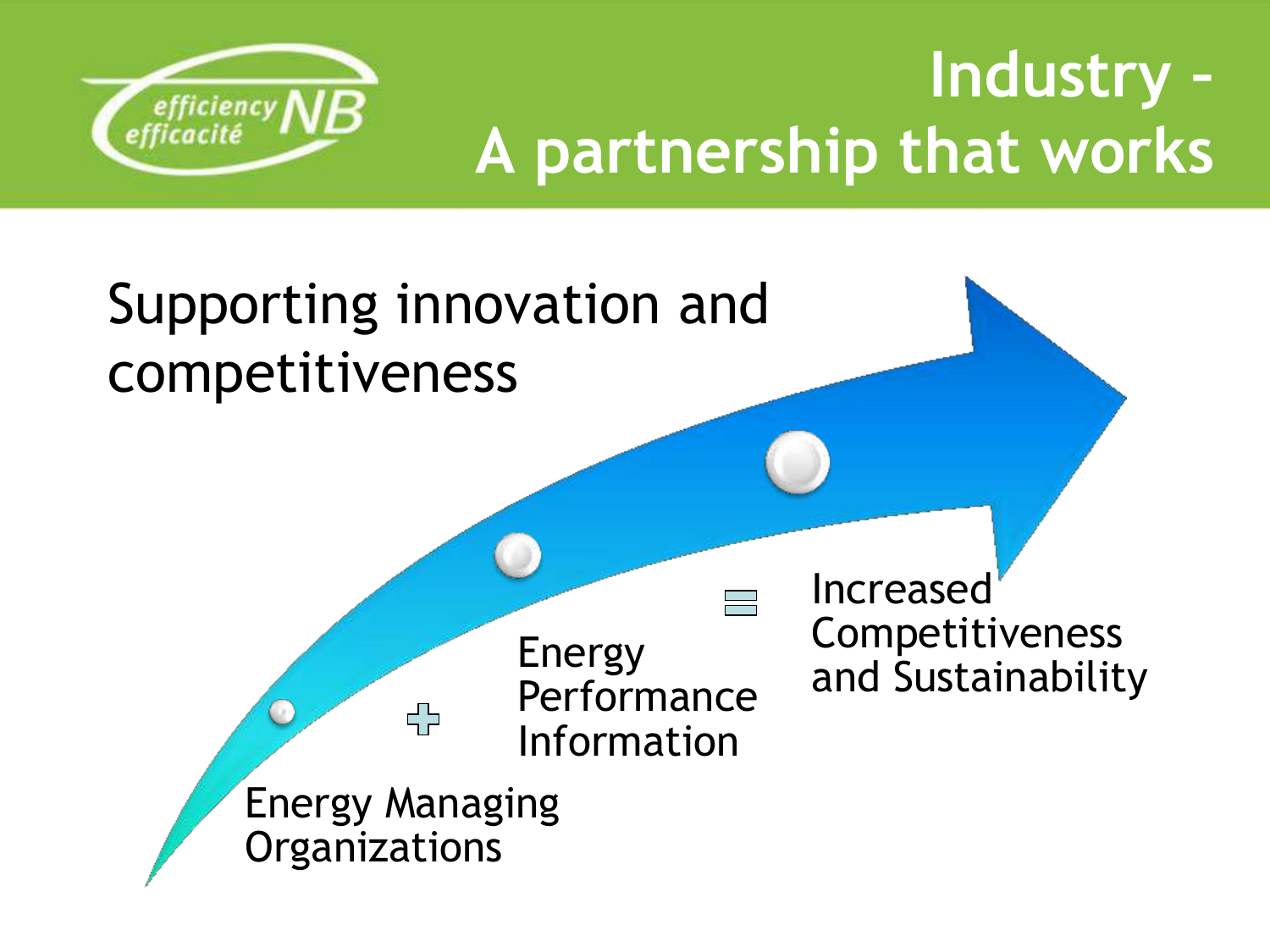

#### **Competitiveness and Sustainability in Industry**

- In mid 2011, the ISO 50,001 standard will be released focusing on energy management
- Supply chain economics are already demanding it (aka the WalMart effect) - IKEA



• **New Brunswick Industry is ahead of the curve in meeting this challenge –** 75 % of participants are active in EMIS investments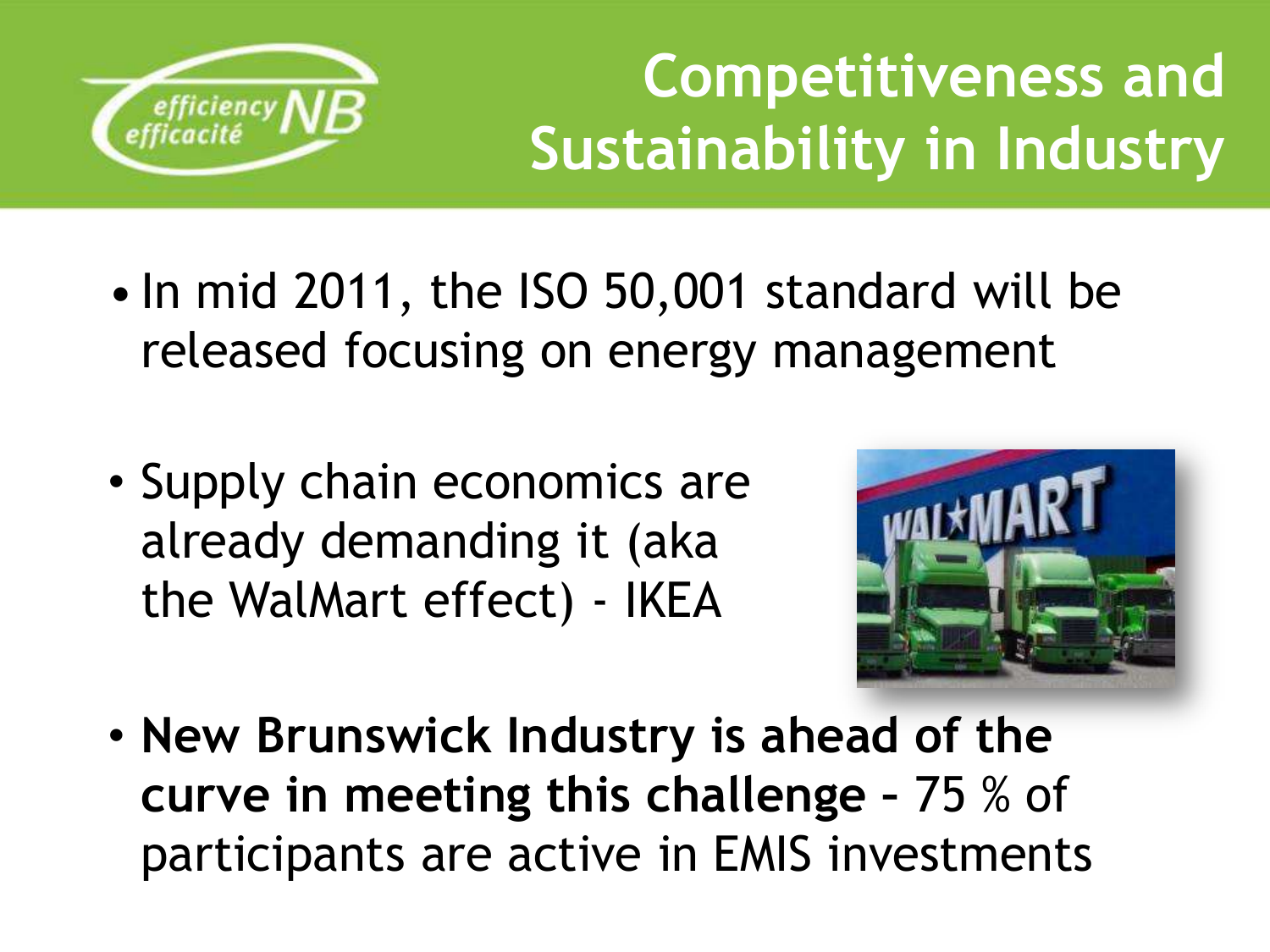

#### **Energy Efficiency is all about:**

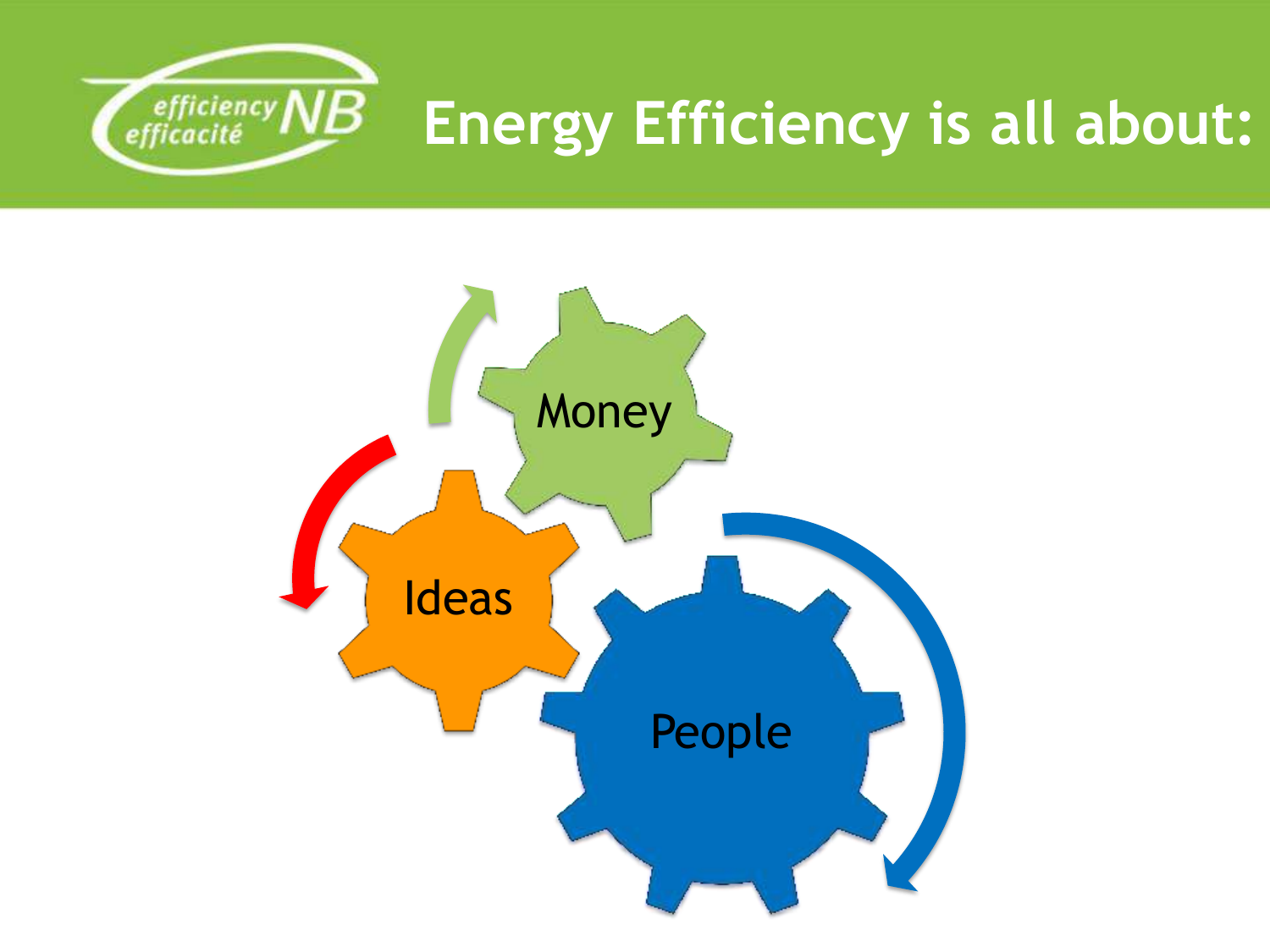

### **Investing in People**

#### **Building Capacity:**

- Contractor training in EE techniques
- Home building retailers
- Advanced green building design workshops (CGBAC, BOMA)
- Energy management certifications
- Technical opportunities (boilers, fans, kilns, pumps)
- Employee engagement strategies